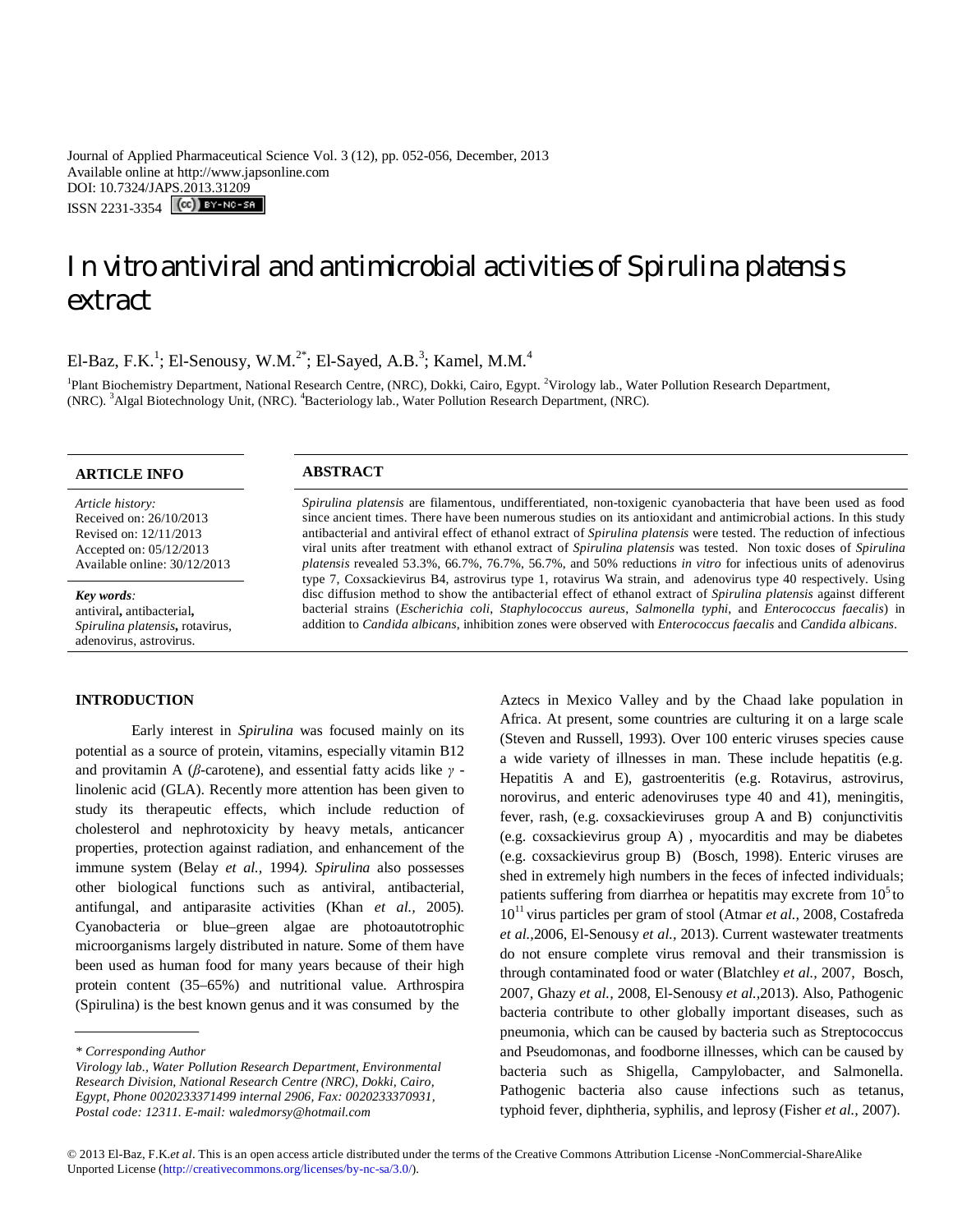In recent years, the pharmaceutical industry focusing on the discovery of new bioactive compounds as antiviral agents and the main focus in recent decades for pharmaceutical discovery from natural products has been on microbial sources (bacterial and fungal), dating back to the discovery of penicillin from the mould fungus Penicillium notatum in the first half of the twentieth century (Abdo *et al*., 2012). Till now, there is not any drug for enteric viruses worldwide. In Egypt, Several studies for testing the antiviral effect of synthetic compounds and natural compounds were done (Ibrahim *et al*., 2007, Esawy *et al*., 2011, Bassyouni *et al*., 2012, Hamdy and El-Senousy, 2013, Hamdy *et al*., 2013, and Salem *et al*., 2013) with some promising compounds. The aim of this study is to examine the antiviral and antibacterial activity of the ethanol extract of *Spirulina platensis*.

## **MATERIALS AND METHODS**

## **Collection of** *Spirulina platensis* **samples**

The algal materials were grown in the algal biotechnology unit, National Research Centre (NRC), Dokki-Cairo, Egypt. Zarrouk media was used for growing *Spirulina platensis* as was reported by Zarrouk, (1966), and Raoof *et al.,*  (2006).

## **Extraction of** *Spirulina platensis*

After collection, *Spirulina platensis* samples were washed with fresh water several times to remove salts and debris, air dried. 500 grams of the powdered samples were macerated and mixed with 2000 ml of 95% ethanol until such time all materials were submerged and allowed to stand for 24 hours with occasional shaking in a dark condition. After 24 hours, it was filtered. The crude residue was soaked again in a fresh 95% ethanol for another 48 hours. The filtrate from the first and second soaking was then mixed together. The combined filtrates were concentrated using rotary evaporator at 50˚C. The resulting concentrated extract was further concentrated by the use of a vacuum oven to remove residual solvent (Fayzunnessa *et al.,* 2011)**.**

#### **Cytotoxicity test**

It was done according to Simoes, *et al.,* (1999) and Walum, *et al.*, (1990). Briefly, the sample (100 mg) was dissolved in 1 ml of EtOH. Decontamination of samples was done by adding 24 µL of 100X of antibiotic–antimycotic mixture to 1 ml of the sample. Then, bi-fold dilutions were done to 100 µl of original dissolved sample and 100 µl of each dilutions were inoculated in Hep-2, BGM, MA104 cell lines (obtained from the Holding Company for Biological Products & Vaccines VACSERA, Egypt) and CaCo-2 cell line, (obtained from Prof.Dr.Albert Bosch, University of Barcelona, Spain) previously cultured in 96 multi well plates (Greiner-Bio one, Germany) to estimate the non toxic dose of the tested sample. Cytotoxicity assay was done using cell morphology evaluation by inverted light microscope and cell viability test applying trypan blue dye exclusion method.

## **Cell morphology evaluation by inverted light microscopy**

Hep-2, BGM, MA104, and CaCo-2 cell cultures  $(2\times10^5$ cells/ml) were prepared separately in 96- well tissue culture plates (Greiner-Bio one, Germany). After 24 h incubation at 37 ◦C in a humidified 5% (v/v)  $CO<sub>2</sub>$  atmosphere cell monolayers were confluent, the medium was removed from each well and replenished with 100 µl of bi-fold dilutions of the sample tested prepared in DMEM (GIBCO BRL). For cell controls 100 µl of DMEM without samples was added. All cultures were incubated at 37 °C in a humidified 5% (v/v)  $CO<sub>2</sub>$  atmosphere for 72 h. Cell morphology was observed daily for microscopically detectable morphological alterations, such as loss of confluence, cell rounding and shrinking, and cytoplasm granulation and vacuolization. Morphological changes were scored (Simoes *et al.,*  1999).

## **Cell viability assay**

It was done by trypan blue dye exclusion method (Walum *et al*.,1990). Hep-2, BGM, MA104, and CaCo-2 cell cultures  $(2\times10^5 \text{ cells/ml})$  were grown in 12-well tissue culture plates (Greiner-Bio one, Germany). After 24 h incubation, the same assay described above for tested sample was followed by applying 100 µl of tested sample dilutions (bi-fold dilutions) per well. After 72 h the medium was removed, cells were trypsinized and an equal volume of 0.4% (w/v) trypan blue dye aqueous solution was added to cell suspension. Viable cells were counted under the phase contrast microscope.

## **Determination of adenovirus type 7, Coxsackievirus B4, rotavirus Wa strain Titers Using plaque assay**

Non toxic dilutions were mixed (100 μl) with 100 μl of different doses of adenovirus type 7 Coxsackievirus B4, and rotavirus Wa strain  $(1X10^5, 1X10^6, 1X10^7)$  Plaque-Forming Units per milliliter (PFU/ml). The infectivity of the rotavirus stocks was activated with 10 μg/ml trypsin for 30 min at 37°C. The mixture was incubated for  $1/2$  hr in 37°C. The inoculation of (100  $\mu$ l) 10 fold dilutions of treated and untreated Adenovirus type 7, Coxsackievirus B4, and rotavirus Wa strain was carried out separately into Hep 2, BGM, and MA104 cell lines for adenovirus type 7 Coxsackievirus B4, and rotavirus Wa strain respectively in 12 multi well- plates. After 1 hr of incubation for adsorption at 37°C in a 5% CO2-water vapor atmosphere without constant rocking. The plates were rocked intermittently to keep the cells from drying. After adsorption, 1 ml of 2X media (Dulbecco΄s Modified Eagle Medium, Gibco- BRL (DMEM) plus 1ml 1% agarose was added to each well, 0.5 μg/ml trypsin was added to the media-agarose mixture in the case of rotavirus Wa strain and the plates were incubated at 37°C in a 5% CO2-water vapor atmosphere. After the appropriate incubation period, the cells were stained with 0.4% crystal violet after formaline fixation, and the number of plaques were counted. The viral titers were then calculated, and expressed as PFU/ml. (Schmidtke *et al.,* 1998).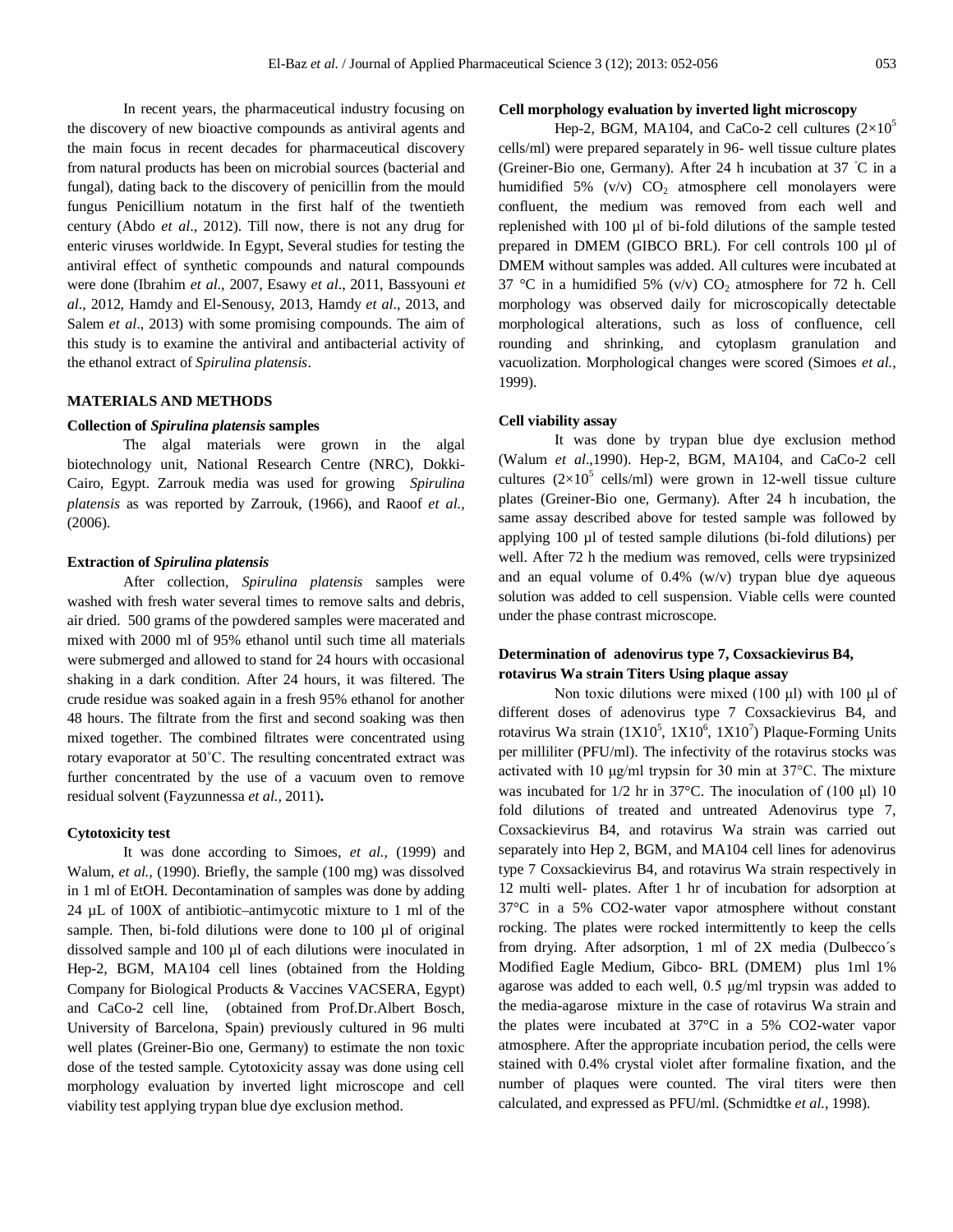## **Antiviral Effect of Algal Extracts on infectious Adenovirus Type 40 using Cell culture-PCR (CC-PCR) technique**

It was done according to Esawy *et al*, 2011, Abdo *et al*, 2012, Briefly, Non toxic dilutions were mixed (100 μl) with 100 μl of different doses of adenovirus type 40  $1X10^4$ ,  $1X10^5$ ,  $1X10^6$ Cell Culture-PCR units/ milliliter (CC-PCR units/ml). The mixture was incubated for 1/2 hr in 37°C. The inoculation of (100 μl) 10 fold dilutions of treated and untreated adenovirus was carried out into Hep 2 cell line in 12 multi well- plates. After 1 hr of incubation for adsorption at 37°C, 1 ml of media (Dulbecco΄s Modified Eagle Medium, Gibco- BRL (DMEM) was added to each well. After one week incubation at 37°C, three times freezing and thawing for tested plates were done. Nested PCR was performed for confirmation of adenovirus (presence/ absence) in each well According to Puig *et al.,* 1994. The external primers hexAA 1885 (5-GCCGCAGTGGTCTTACATGCACATC-3) and hexAA1913 (5-CAGCACGCCGCGGATGTCAAAGT-3) were used in the first 30 cycles of amplification, and 1 μl was further added to a new batch of 50 μl of PCR mixture containing each nested primer pair, nehexAA1893 (5-GCCACCGAGACGTACTTCAGCCTG-3) and nehexAA1905 (5- TTGTACGAGTACGCGGTATCCTCGCGGTC-3) at 0.16 μM in a new 30 cycles amplification. An adenovirus CC-PCR unit is defined as the reciprocal endpoint dilution detectable by CC- PCR. The detection limit of this assay is  $1 \times 10^1$  CC- PCR units/ml.

## **Antiviral Effect of Algal Extracts on infectious astrovirus Type 1 using Cell culture-RT-PCR (CC-RT-PCR) technique**

Non toxic dilutions were mixed (100 μl) with 100 μl of different doses of astrovirus type  $1 \frac{1 \text{ X}}{10^5}$ ,  $1 \text{ X} 10^6$ ,  $1 \text{ X} 10^7$  Cell Culture RT-PCR units/ milliliter (CC-RT-PCR units/ml). The mixture was incubated for 1/2 hr in 37°C. The inoculation of (100 μl) 10 fold dilutions of treated and untreated astrovirus was carried out into CaCo-2 cell line in 12 multi well- plates. Astrovirus copy numbers for treated and untreated samples were calculated as numbers of cell culture RT-PCR units by following a previously described procedure based on combined infection of cultured CaCo-2 cell monolayers and RT-PCR with sets of primers A1/A2 for astrovirus genogroups A. An astrovirus CC-RT-PCR unit is defined as the reciprocal endpoint dilution detectable by CC-RT-PCR. The detection limit of this assay is  $1 \times 10^{1}$  CC-RT-PCR units/ml (Abad *et al.,* 1997, El-Senousy *et al.,* 2007).

## **Antimicrobial susceptibility testing methods**

It was done according to disc diffusion method (CLSI, 2008, Walker, 2007) to study the antimicrobial effect against *Escherichia coli, Salmonella typhi, Staphylococcus aureus, Enterococcus faecalis,* and *Candida albicans*.

## **RESULTS AND DISCUSSION**

In this study the different types of tested cell lines showed different sensitivities to toxic materials in the ethanol extract of *Spirulina platensis*. The non toxic dose ranged from 1.6

to 1.9 mg/ml (Table 1) which means no big difference between the different cell lines. Different nature of different cell lines buffalo green monkey kidney cells (BGM), Hep-2 derived from human, epidermoid larynx carcinoma, MA104 , derived from embryonic Rhesus Monkey kidney tissue. and CaCo-2 heterogeneous human epithelial colorectal adenocarcinoma cells may explain the different capabilities against toxic materials. In the study of Abdo and Co-workers (2012), the non toxic concentration for methanol and water extracts of *Spirulina platensis*, *Anabaena sphaerica, Chroococcus turgidus*, *Oscillatoria limnetica*, and *Cosmarium leave* in Hep-2 cell line was 2mg/ml.

**Table. 1:** Non toxic doses of *Spirulina platensis* extract on Hep2, BGM, CaCo2, and MA104 cell lines..

| Non toxic dose (mg/ml) | <b>Cell line</b>  |  |
|------------------------|-------------------|--|
| 1.8                    | $Hep-2$           |  |
| 1.9                    | <b>BGM</b>        |  |
| 1.6                    | CaCo <sub>2</sub> |  |
| 1.6                    | <b>MA104</b>      |  |

**Table 2:** Antiviral effect of non toxic doses from *Spirulina platensis.*

|                       | <b>Initial</b>    | Final             | $%$ of    | Mean $%$  |
|-----------------------|-------------------|-------------------|-----------|-----------|
| <b>Tested virus</b>   | <b>Viral</b>      | viral             | reduction | of        |
|                       | titre             | titre             |           | reduction |
|                       | 1X10 <sup>5</sup> | $4X10^4$          | 60%       | 53.3%     |
| Adenovirus type 7*    | 1X10 <sup>6</sup> | $5X10^5$          | 50%       |           |
|                       | $1x10^7$          | $5x10^6$          | 50%       |           |
|                       | 1X10 <sup>5</sup> | 4X10 <sup>4</sup> | 60%       |           |
| Coxsackievirus B4*    | 1X10 <sup>6</sup> | $4X10^5$          | 60%       | 66.7%     |
|                       | $1x10^7$          | $3x10^6$          | 70%       |           |
|                       | 1X10 <sup>5</sup> | $2X10^4$          | 80%       | 76.7%     |
| Astrovirus type $1**$ | 1X10 <sup>6</sup> | $2X10^5$          | 80%       |           |
|                       | $1x10^7$          | $3x10^6$          | 70%       |           |
|                       | 1X10 <sup>5</sup> | $4X10^4$          | 60%       |           |
| Rotavirus Wa strain*  | 1X10 <sup>6</sup> | $4X10^5$          | 60%       | 56.7%     |
|                       | $1x10^7$          | $5x10^6$          | 50%       |           |
|                       | 1X10 <sup>4</sup> | $5X10^3$          | 50%       |           |
| Adenovirus type 40*** | 1X10 <sup>5</sup> | 5X10 <sup>4</sup> | 50%       | 50%       |
|                       | 1x10 <sup>6</sup> | $5x10^5$          | 50%       |           |

\* Initial and final viral titre values are expressed as PFU/ml.

\*\* Initial and final viral titre values are expressed as CC-RT-PCR units/ml

\*\*\* Initial and final viral titre values are expressed as CC-PCR units/ml

This is the first Egyptian report concerns with the antiviral activity of ethanol extract of *Spirulina platensis* against enteric viruses. The highest percentage of reduction was observed with astrovirus type 1 76.7% followed by Coxsackievirus B4 66.7%, rotavirus Wa strain 56.7%, adenovirus type 7 53.3%, and adenovirus type 40 50% (Table 2). This indicates the promising antiviral results of ethanol extract of *Spirulina platensis* against RNA and DNA enteric viruses. It also indicates the virucidal effect of the ehanol extract of *Spirulina platensis* on the tested viruses. Higher reduction of the infectious units of RNA viruses after treatment with *Spirulina platensis* ethanol extract than DNA viruses was observed.

The method used to test the antiviral effect of the ehanol extract of *Spirulina platensis* which depends on mixing the virus and the extract and inoculating them on cell cultures after an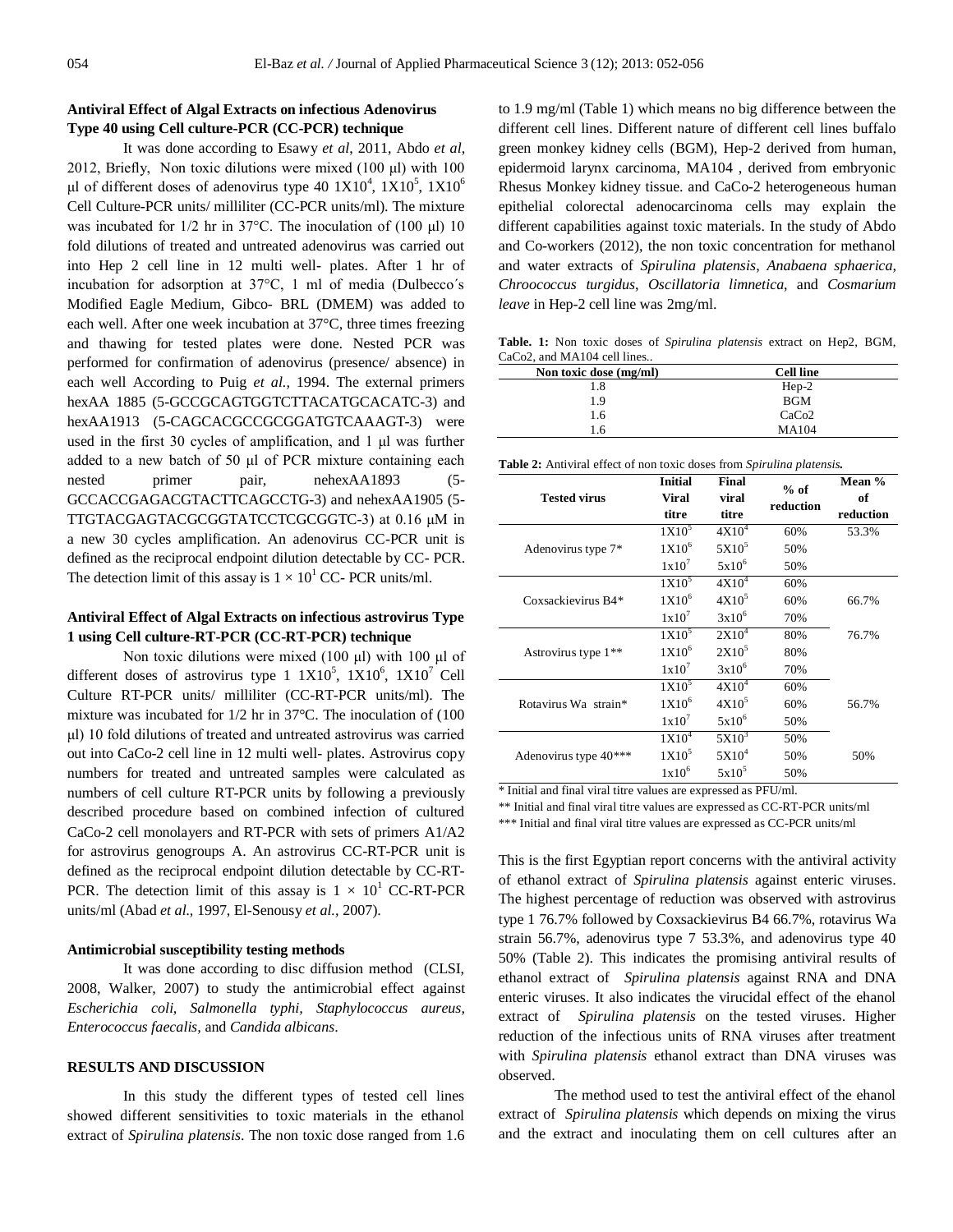incubation period and calculate the loss of infectious units of the tested viruses may indicate a virucidal effect of the tested materials on the viruses. In the study concerned with the effect of methanol extract of *Spirulina platensis* on adenovirus type 40, Considerable reduction of adenovirus type 40 titre *in vitro* (50%) was observed with methanol extract of *Spirulina platensis* (Abdo *et al.,* 2012). They explained the antiviral effect by the presence of highly polar compounds in the methanol extract of *Spirulina platensis*. This explanation may be the reason of the virucidal effect of the ethanol extract of *Spirulina platensis* on enteric viruses in the present study. It may return to the presence of highly polar compounds in the ethanol extract of *Spirulina platensis*. The antiviral effect of the highly polar compounds was confirmed in the study of Corona *et al.,* (2002), who reported that methanol extract of *Spirulina maxima* exhibited antiviral activity against HSV-2 with EC50 6.9 mg/ml, and IC50 0.13 mg/ml. *Spirulina maxima* methanol extract did not have a virucidal effect on herpes virus, inhibited herpes virus infection was explained by blocking the adsorption and penetration events of t7he viral replication cycle. According to the results obtained with the extracts from *Spirulina maxima* using solvents with different polarity, They suggested that the antiviral activity could be due to highly polar compounds present in methanol extract.

The work of Ayehunie *et al.,* (1998), showed that water extract of *Spirulina platensis* inhibited human immunodeficiency virus type 1 (HIV-1) replication in human T-cell lines, peripheral blood mononuclear cells (PBMC). Extract concentrations ranging between 0.3 and 1.2 µg/ml reduced viral production by approximately 50% in PBMCs. The 50% inhibitory concentration (EC50) of extract for PBMC growth ranged between 0.8 and 3.1 mg/ml. Corona *et al.,* (2002) also mentioned that hot water extract of *Spirulina maxima* inhibited the infection for adenovirus type 3 with a percentage less than 20%, with an IC50 5.2 mg/ml. They also reported that the hot water extract of *Spirulina maxima* showed no cell growth inhibition at concentrations below 2 mg/ml.

In this study we did not compare the effect of the ehanol extract of *Spirulina platensis* on enteric viruses with the effect of control drug because till now there is no drug against enteric viruses worldwide. So, it gives a great importance to the studies of natural products and synthetic compounds as antiviral candidate compounds.

Although, there was no inhibition zones with *Escherichia coli* and *Salmonella typhi* (Gram negative bacteria of family Enterobacteriaceae) and *Staphylococcus aureus* (Gram positive bacteria, member of the Firmicutes) there were clear inhibition zones in case of *Enterococcus faecalis* and *Candida albicans* (Table 3). Both *Escherichia coli* and *Salmonella typhi*, are Gram negative bacteria of family Enterobacteriaceae which both of them were not affected by the ethanol extract of *Spirulina platensis*. Both *Staphylococcus aureus* and *Enterococcus faecalis* are Gram positive bacteria, member of phylum Firmicutes. Only *Enterococcus faecalis* was affected by the ethanol extract of *Spirulina platensis*. *Candida albicans* also was affected by the ethanol extract of *Spirulina platensis*. It is a diploid fungus that grows both as yeast and filamentous cells and a causal agent of opportunistic oral and genital infections in humans (Denfert and Hube, 2007). This confirms the biological activity of the ethanol extract of *Spirulina platensis*.

| <b>Tested bacteria</b> | Zone inhibition $+/-$ |  |
|------------------------|-----------------------|--|
| Escherichia coli       |                       |  |
| Candida albicans       |                       |  |
| Staphylococcus aureus  |                       |  |
| Salmonella typhi       |                       |  |
| Enterococcus faecalis  |                       |  |

#### **CONCLUSION**

This study confirmed the biological activity of the ethanol extract of *Spirulina platensis* against non-enveloped RNA and DNA enteric viruses and also, *Enterococcus faecalis* and *Candida albicans*. Further studies are needed to confirm the biological activity of different fractions of *Spirulina platensis*.

### **REFERENCES**

Abad FX, Pintó RM, Villena C, Gajardo R, Bosch A. Astrovirus survival in drinking water. Appl. Environ. Microbiol. 1997; 63: 3119– 3122.

Abdo SM, Hetta MH, El-Senousy WM, Salah El Din RA, Ali GH. Antiviral activity of freshwater algae. Journal of Applied Pharmaceutical Science. 2012; 2: 21-25.

Atmar RL, Opekun AR, Gilger MA, Estes MK, Crawford SE, Neill FH, Graham DY. Norwalk virus shedding after experimental human infection. Emerging Infectious Diseases. 2008; 14: 1553–1557.

Ayehunie S, Belay A, Baba T, Ruprecht R. Inhibition of HIV-1 replication by an aqueous extract of Spirulina platensis (Arthrospira platensis). J. Acqui. Immune Deficin. Syndr and Human Retrovirol. 1998; 18: 7-12.

Bassyouni FA, Saleh TS, El Hefnawi M, Abd El-Moez SI, El- Senousy WM, Abdel-Rehim M. Synthesis, Pharmacological Activity Evaluation and Molecular Modeling of New Polynuclear Heterocyclic Compounds Containing Benzimidazole derivatives. Archive of pharmacal Research ARPR. 2012; 35: 2063-2075.

Belay A, Ota Y, Miyakawa K, Shimamatsu H. 1994. Production of high quality *Spirulina* at Earthrise Farms. In: Phang *et al.,* eds. *Algal Biotechnology in the Asia-Pacific Region.* University of Malaya. 92-102.

Blatchley III, Gong WL, Alleman JE, Rose JB, Huffman DE, Otaki M, Lisle JT. Effects of wastewater disinfection on waterborne bacteria and viruses. Water Environment Research. 2007; 79, 81–92.

Bosch A. 2007. Human viruses in water, 1st ed. Elsevier, Amsterdam; Boston.

Bosch, A. Human enteric viruses in the water environment: a minireview. Internatl. Microbiol. 1998; 1: 191-196.

CLINICAL AND LABORATORY STANDARDS INSTITUTE (CLSI) 2008. Document M31-A3. Performance Standards for Antimicrobial Disk and Dilution Susceptibility Tests for Bacteria Isolated from Animals, Approved Standard, Third Edition. CLSI, 940 West Valley Road, Suite 1400, Wayne, Pennsylvania, USA. 19087-1898.

Corona AH, Nieves I, Meckes M, Chamorro M, Barron BL. Antiviral activity of Spirulina maxima against herpes simplex virus type 2. Antiviral Research. 2002; 56: 279-285.

Costafreda MI, Bosch A, Pintó RM. Development, evaluation, and standardization of a real-time TaqMan reverse transcription-PCR assay for quantification of hepatitis a virus in clinical and shellfish samples. Applied and Environmental Microbiology. 2006; 72: 3846–3855.

Denfert C, Hube B. 2007. Candida: Comparative and Functional Genomics. Caister Academic Press.